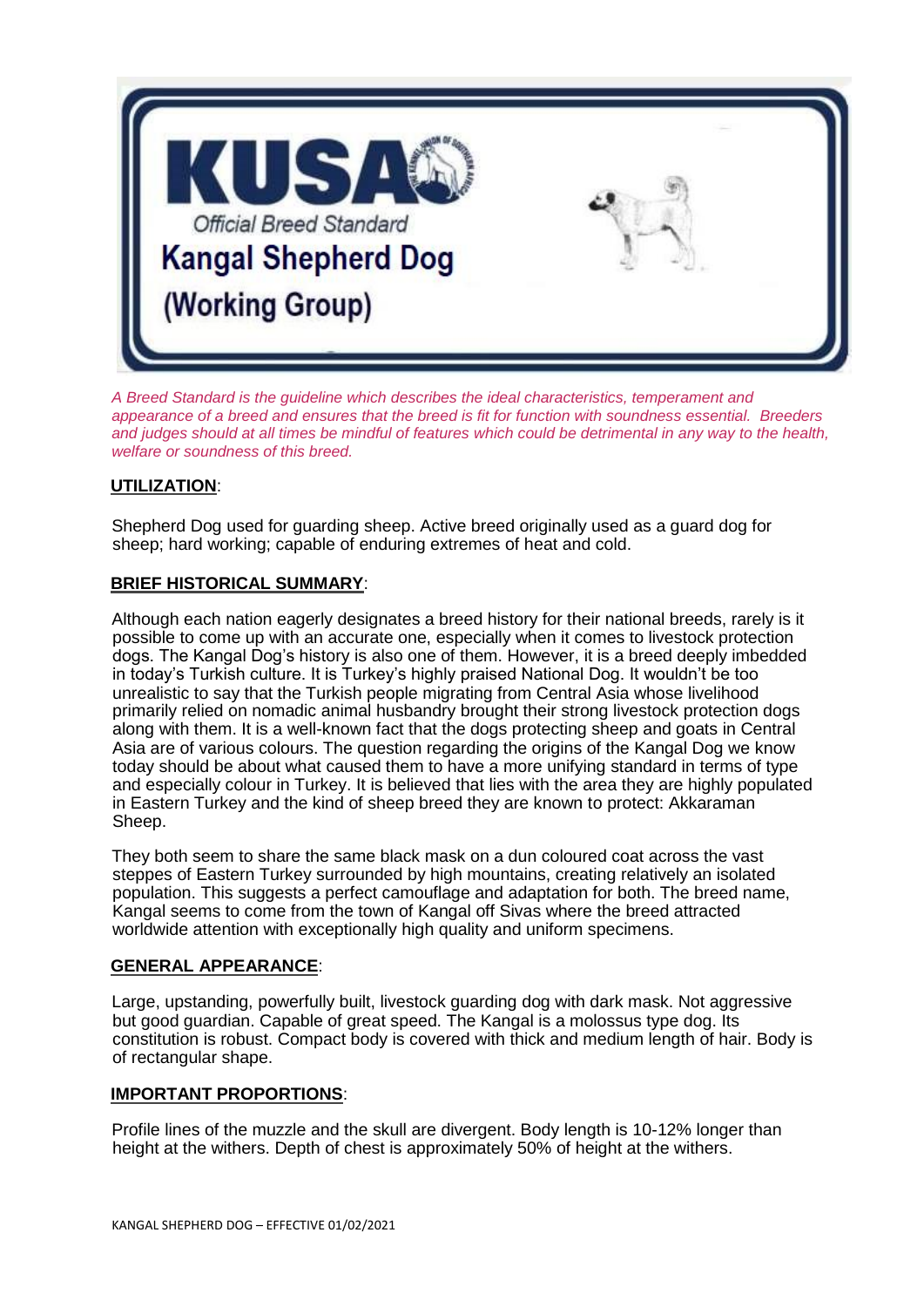## **BEHAVIOUR/TEMPERAMENT**:

Steady and bold without aggression, naturally independent, very intelligent and tractable. Proud and confident. Loyal and affectionate to owners, but wary of strangers when on duty.

## **HEAD**

#### **CRANIAL REGION:**

Large, but in proportion to the body.

Skull: Broad between ears, slightly narrowing toward the stop. Slightly rounded. Length of the skull is greater than width of the skull.

Stop: Slight.

## **FACIAL REGION:**

Nose: Black. Muzzle: Shorter than the skull. Muzzle length is 40-44% of head length. Profile

blunt, tapering slightly to the end. Muzzle line from stop towards the nose is gently sloped.

Lips: Very slightly pendulous, black-edged. Edge of upper lip not lower than the profile of the underjaw. Corner of mouth tight.

Jaws/Teeth: Teeth strong, scissor bite is preferred, level or reverse scissor bite accepted, lack of P1 and M3 not to be penalized.

#### Cheeks:

Well muscled, cheek bones are visible but not pronounced.

Eyes: Almond shaped medium to large, size in proportion to size of skull, set well apart, showing no haw. Dark brown to light brown, the darker, the better. Eye rims black.

Ears: Medium sized, triangular in shape, rounded at tip, pendant with front edge close to cheek, higher when alert. Cropped ears (where allowed) are evaluated as the non-cropped ones.

## **NECK**:

Slightly arched, powerful, muscular, length is almost equal to length of head, rather thick. Can have very slight dewlap. Neck is not carried in upright position.

## **BODY**:

Powerful, well muscled, never flat in the sides.

Top line: Slightly arched over loins. Croup a bit higher than height at the withers.

Withers: Powerful, slightly

prominent. Back: Medium length,

strong, well muscled

Loin: Slightly arched.

Croup: Of medium length. Muscular, well connected to the loins. Sloping at almost 30 degrees.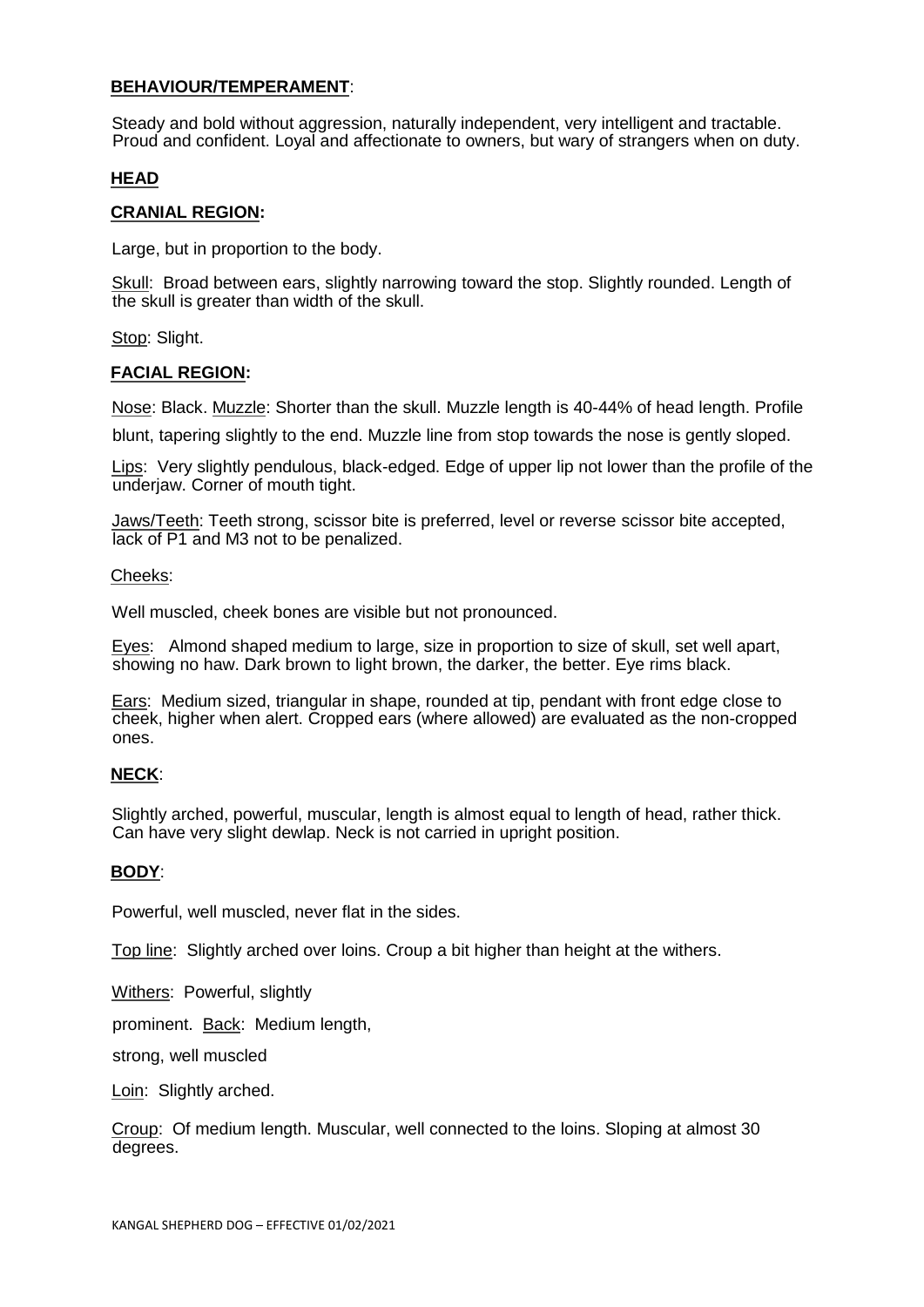Chest: Deep, reaching the point of the elbows, ribs well sprung, ribcage sufficiently long.

Underline and belly: Belly slightly tucked up.

## **TAIL**:

Long, reaching a bit under the hock, Upper line of the tail forms a continuous line with the croup line when relaxed carried low with close curl at the tip; when alert carried high and curled over the back, especially on males.

### **LIMBS**

### **FOREQUARTERS:**

General appearance: Set well apart, straight and well boned; of good length.

Shoulder: Well muscled, oblique.

Upper arm: Must be muscular and strong. Close to the body.

Elbow: Close to the sides but allowing free movement.

Forearm: Harmonic length with body, strong boned, straight.

Carpus (Wrist): Strong.

Metacarpus (Pastern): Strong, slightly sloping when viewed from the side.

Forefeet: Strong, with thick pads and well arched toes. Nails short and preferably black.

#### **HINDQUARTERS:**

General appearance: Powerful, not overloaded with muscles. Hind legs vertical when seen

from behind. Thigh: Long

Stifle (Knee): Well angulated.

Lower thigh: Muscular, strong.

Hock joint: Firm, wide. Moderate angulation.

Metatarsus (Rear pastern): Well developed, moderate length and stands vertical to the ground. Parallel to each other.

Hind feet: Strong, with thick pads and well arched toes. Nails short and preferably black. Presence of dewclaws is accepted.

#### **GAIT / MOVEMENT**:

Very noticeable, line of head, neck and body at the same level when walking, movement even, supple and long reaching, giving impression of stalking, with great power. Pacing acceptable at slow speed.

## **SKIN**:

Of medium thickness, well adhering to the head and body. Slight dewlap is tolerated. Skin colour depends on hair colour, but skin must be pigmented.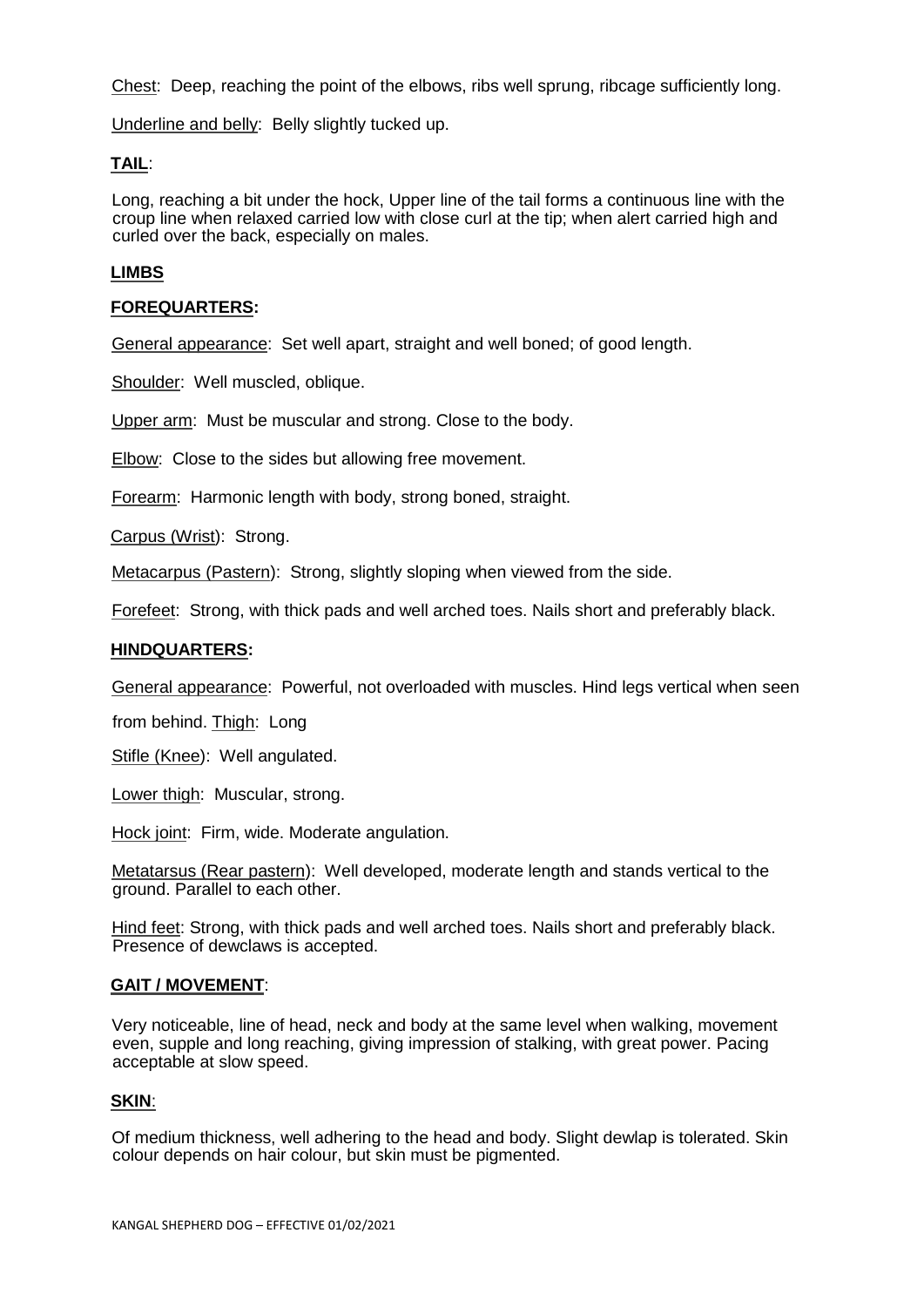# **COAT**:

Hair: 3 to 7 cm, thick and harsh guard coat, dense undercoat. Length variations in coat may be possible according to weather conditions. Longer and thicker on neck, shoulders and thighs.

COLOUR: Whole body should be one colour. Can be from fawn to wolf sable. White or lighter colour on chest is not considered as a fault if is not larger than 10 cm of width. White colour on throat is not preferred. White colour on paws and feet can be seen. Less white is preferred. Must have black mask. Mask covers the muzzle and it is lighter on the skull. Ears are dark. It can be a dark line on half or one third of tail from tip to base. White tip on tail is accepted.

## **SIZE AND WEIGHT**:

Height at the withers: Males: 72 to 78cm. with + /-2cm of tolerance Females: 65 to 73cm. with +/-2cm of tolerance

Males: 48 to 60kg Females: 40 to 50kg

## **FAULTS**:

Any departure from the foregoing points should be considered a fault and the seriousness with which the fault should be regarded should be in exact proportion to its degree and its effect upon the health and welfare of the dog.

## **SEVERE FAULTS**:

- Skull wider than its length from occiput to stop.
- Lower croup height than height at the withers.
- Too light or too heavy construction for working condition.
- Untypical tail shape.
- White patch on the neck.  $\Box$  White line on the muzzle and mask

## • **DISQUALIFYING FAULTS:**

- Aggressive or overly shy dogs.
- Any dog clearly showing physical or behavioural abnormalities shall be disqualified.
- Untypical specimen.
- Overshot bite.
- Undershot exceeding reverse scissors bite.
- Muzzle too short (one third of the total length of the head).
- Coat very short and smooth, devoid of undercoat.
- No mask on muzzle.
- Brown nose and pigmentation.
- Different coloured eves.

## **N.B**:

- Male animals should have two apparently normal testicles fully descended into the scrotum.
- Only functionally and clinically healthy dogs, with breed typical conformation, should be used for breeding.

## **Note: CROPPED EARS – SCHEDULE 2 Regulation 7**

Any dog with cropped ears born within the jurisdiction of the KUSA, imported into it and cropped within it, shall not be registered or recorded by the Kennel Union and if any such dog is registered